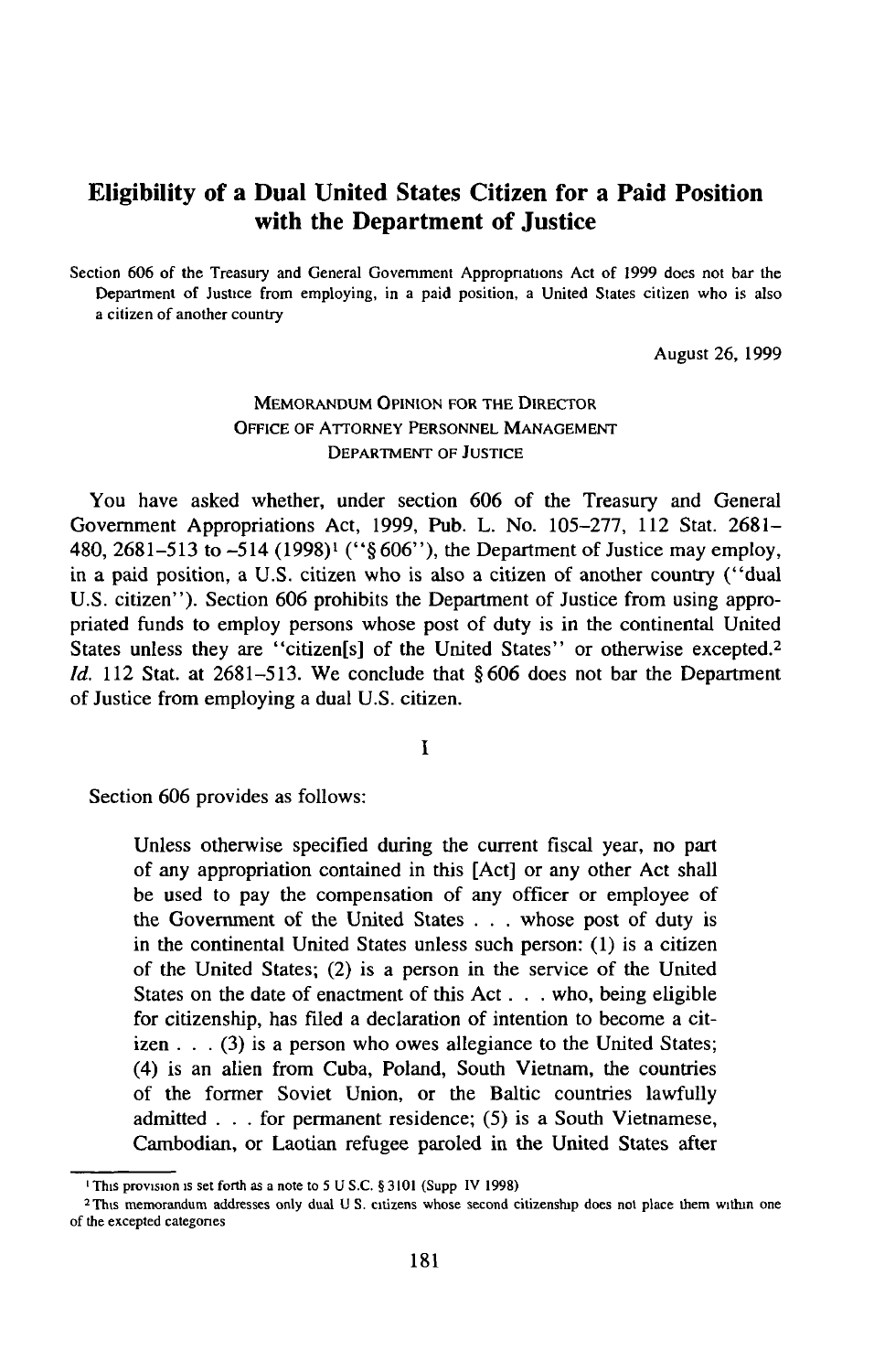January 1, 1975; or (6) is a national of the People's Republic of China who qualifies for adjustment of status pursuant to the Chinese Student Protection Act of 1992. . . . This section shall not apply to citizens of Ireland, Israel, or the Republic of the Philippines, or to nationals of those countries allied with the United States in a current defense effort . . . .

### 5 U.S.C. § 3101 note (Supp. IV 1998).

In a 1996 memorandum to your office, we addressed the closely related issue of the eligibility for employment of dual nationals who are not citizens of the United States, but who enjoy, as an incident of one of their nationalities, status in an excepted category ("noncitizen dual nationals"). See Eligibility of a Noncit*izen Dual National for a Paid Position Within the Department of Justice*, 20 Op. O.L.C. 366 (1996) ("1996 Memorandum"). In examining the application of  $\S 606$ to that situation, $3$  we noted that although noncitizen dual national applicants " would seem eligible for hire" by virtue of their membership in one of the excepted categories, these applicants simultaneously would seem to be ineligible, because of their membership in the residual category of nonexcepted persons. *Id.* at 367. Because we did not believe that the plain language of § 606 decided the question, we turned to the purposes of the statutory provision. The 1996 Memorandum concluded that a blanket rule of either ineligibility or eligibility for employment of such noncitizen dual nationals would be in tension with one of " the various, and sometimes conflicting, goals of section 606." 4 *Id.* at 369. As a result, noncitizen dual nationals' eligibility for employment under §606 had to be evaluated on a case by case basis, by applying the concept of " effective, dominant nationality." *Id.*<sup>5</sup> If the applicant's "effective, dominant nationality"

<sup>&</sup>lt;sup>1</sup>The analogous statutory provision in 1996 was section 606 of the Treasury, Postal Service, and General Government Appropriations Act, 1997, Pub L No. 104-208, 110 Stat. 3009-314, 3009-354 (1996). Section 606, as part of an appropriations bill, has been reenacted every year, largely in its current form, since 1938

<sup>&</sup>lt;sup>4</sup> As the 1996 Memorandum observed<sup>.</sup>

The general exclusion of noncitizens from federal employment in the United States seems to be aimed chiefly at protecting national security by ensunng the loyalty of Federal employees, encouraging noncitizens who seek Federal employment to become naturalized, and shielding United States nationals from competition in a substantial sector of the labor market . The exception for nationals of "allied" foreign States, on the other hand, serves distinct, indeed often contrary, interests: it allows Federal employers greater flexibility in meeting their personnel needs, it expresses [the] Nation's solidarity with its allies; and it signifies confidence that the nationals of such allies are unlikely to betray the trust that the United States Government has reposed in them. Any simple, " bright line" rule that treated dual nationals in the applicant's position as eligible—or as ineligible—would promote some of these policies only at the expense of others.

<sup>20</sup> Op O.L.C. at 367, see also Hampton v Mow Sun Wong, 426 U.S 88, 108, 109 (1976) ("The stated purpose of the [1938 provision] was to give preference to American citizens during a penod of widespread unemployment," and its repeated enactment signifies "continuing interest in giving preference, for reasons unrelated to the efficiency of the federal service, to citizens over aliens." ).

*<sup>5</sup> See supra* note 3 (citing *Nottebohm Case (Liechtenstein v. Guatemala),* 1955 I C.J. 4, 22 (Apr 6)); Note, *Claims* of Dual Nationals in the Modern Era The Iran-United States Claims Tribunal, 83 Mich. L Rev. 597, 613 (1984).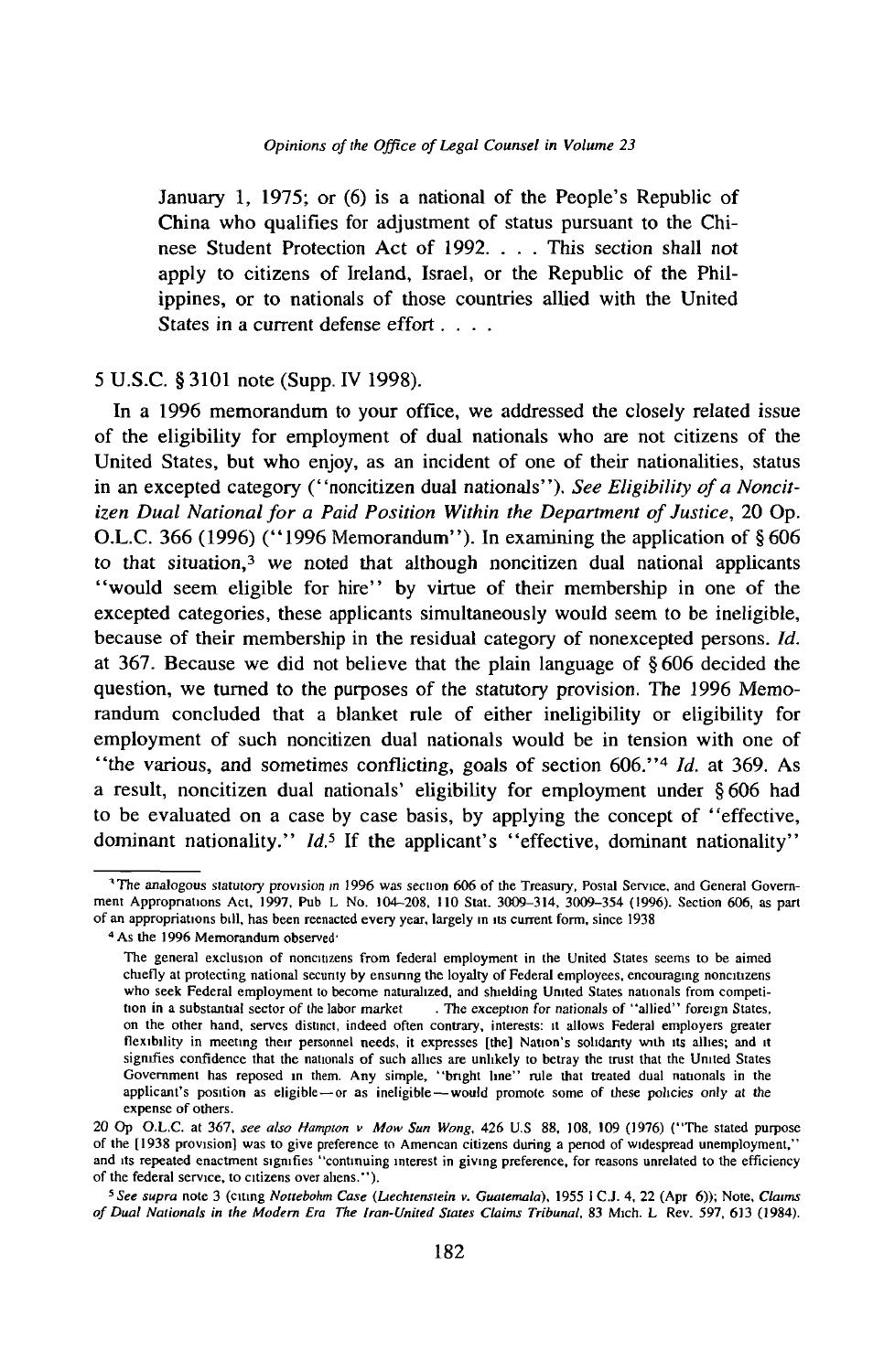would place him or her in an excepted category, he or she would be eligible; otherwise the applicant would be deemed ineligible.

II

*0*

At the very least, in light of the 1996 Memorandum, the Department of Justice can hire dual U.S. citizens where their effective, dominant nationality is with the United States. To conclude otherwise — that  $\S 606$  bars the hiring of all dual U.S. citizens — would produce the anomalous result of placing U.S. citizens in a worse position than noncitizens. That result would be particularly untenable here where neither the language nor the purposes of the statute support such a reading. The only question, then, is whether dual U.S. citizens are in a better position for purposes of this statute than the noncitizen dual nationals who were the focus of the 1996 Memorandum — in other words, whether the inquiry into " effective, dominant nationality" is also necessary for purposes of considering the eligibility of dual U.S. citizens for employment.

The 1996 Memorandum read into the statute the concept of effective, dominant nationality. It is not entirely clear that we could not have concluded, from the language and structure of  $\S 606$ , that the second nationality of the applicant is irrelevant if the applicant possesses one nationality that places him or her in an excepted category. The statute does not define ineligibility for employment, except by providing that an eligible person must possess any of six separate characteristics, and the noncitizen dual national in question did possess one of those six characteristics. Nevertheless, we interpreted the statute to incorporate the inquiry into effective, dominant nationality, and we do not need to revisit that opinion at this time.

There are strong arguments that the potential employees here, being citizens of the United States, are not subject to the test of effective, dominant nationality. Generally, U.S. law evidences hostility towards the notion of inferior classes of American citizenship. *Cf. Schneider v. Rusk,* 377 U.S. 163, 168—69 (1964) (striking down statute providing for denaturalization of naturalized citizens who returned to their original nation to reside for three or more years, noting that it "creates indeed a second-class citizenship").<sup>6</sup> Furthermore, although U.S. policy disfavors dual citizenship,7 it recognizes that in many cases the status of

<sup>6</sup> U S. law's intolerance for second-class citizenship leads, for example, to assertions that naturalized citizens generally enjoy the same rights as natural bom citizens *See Knauer v. United States,* 328 U.S. 654, 658 (1946) (" Citizenship obtained through naturalization is not a second-class citizenship It has been said that citizenship carries with it all of the nghts and prerogatives of citizenship obtained by birth in this country 'save that of eligibility to the Presidency.' " ); *United States* v. *Klimavicius,* 847 F2d 28, 32 (1st Cir 1988) (" Once naturalized, a person enjoys the same nghts and opportunities as a nauve bom citizen." ).

*<sup>1</sup> See, e g .. Von Dunser* v. *Aronoff,* 915 F 2 d 1071, 1073 (6th Cir 1990) (" In general, Amencan law abhors the status of dual citizenship." ), *Sadat v. Mertes,* 615 F 2d 1176, 1184 (7th Cir 1980) (" The official policy of this government has been to discourage the incidence of dual nationality." and noting "ambivalent policy" of U.S. government toward dual nauonality).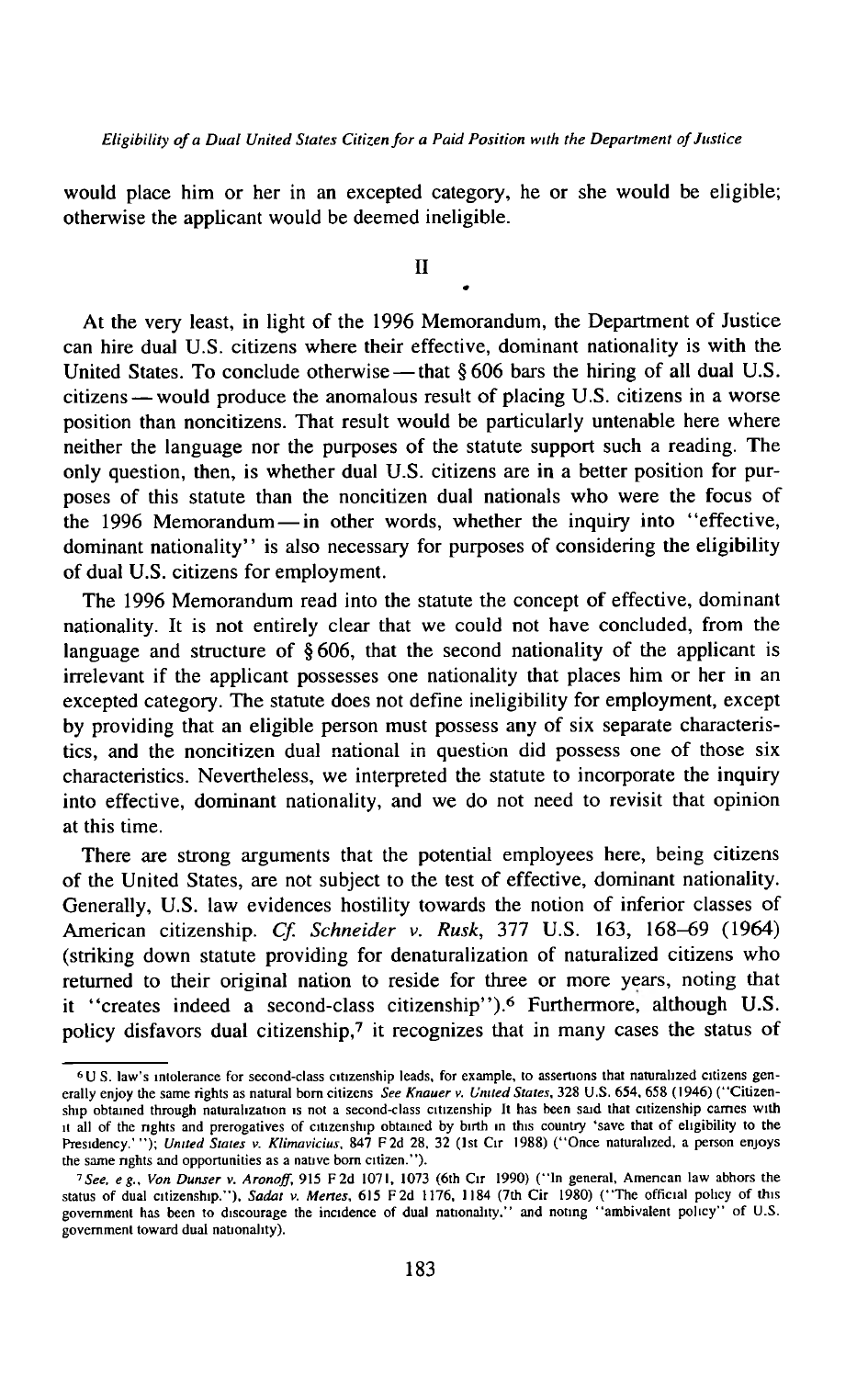#### *Opinions of the Office of Legal Counsel in Volume 23*

dual U.S. citizenship may be a function of the laws of another country and is not necessarily a status that an individual may control.8 *See, e.g., Von Dunser,* 915 F.2d at 1073 (footnote omitted) (" [D]ual citizenship exists, largely as a result of conflicts in nations' ideas of citizenship. Following the rule that each nation is permitted to determine who its citizens are, American law reluctantly recognizes the existence of dual citizenship in certain cases, even where the party has renounced allegiance to foreign powers." ) In fact, courts have repeatedly emphasized that:

The United States recognizes that a person may properly be simultaneously a citizen of this country and of another. Neither status in itself or in its necessary implications is deemed inconsistent with the other. " $\ldots$ . The concept of dual citizenship recognizes that a person may have and exercise rights of nationality in two countries and be subject to the responsibilities of both. The mere fact that he asserts the rights of one citizenship does not without more mean that he renounces the other. . . . [D]ual citizenship . . . could not exist if the assertion of rights or the assumption of liabilities of one were deemed inconsistent with the maintenance of the other."

*Jalbuena v. Dulles,* 254 F.2d 379, 381 (3d Cir. 1958) (exercise of routine privilege of Philippine citizenship, applying for Philippine passport and subscribing oath to support Philippine Constitution, cannot deprive dual U.S./Philippine citizen of U.S. citizenship) (quoting *Kawakita* v. *United States,* 343 U.S. 717, 723-25 (1952)).9

<sup>&</sup>lt;sup>8</sup>There are a number of ways in which an individual who holds U S. citizenship can also hold the citizenship of another country, many of which will depend on the laws of the foreign country, as well as the laws of the Umted States For example, a child bom in the United States to alien parents acquires U.S. citizenship at birth and may also acquire the citizenship of his or her parents. A child born abroad to U S. citizen parents may acquire the U.S. citizenship of his or her parents, as well as the citizenship of the country of birth A U.S. citizen who marries an alien may thereby acquire the nationality of his or her spouse, under his or country's laws A U.S citizen minor whose parents become naturalized in a foreign state may thereby acquire the new nationality of the parents. Also, some states continue to claim persons as their nationals even after they have renounced ciuzenship on becoming naturalized in the United States. See 7 Charles Gordon et al, *Immigration Law and Procedure* § 91.01 [3][d] (1999); *Sadat,* 615 F.2d at 1184 n 10 (enumerating non-exclusive list of categones of dual U.S citizens); see also Restatement (Third) of Foreign Relations Law of the United States §212 and Reporters' Notes (1987).

*<sup>9</sup> See Kawakita*, 343 U.S at 725 (" [D]ual citizenship presupposes nghts of citizenship in each country " ); *see* als*o Lehmann v Acheson*, 206 F2d 592, 597–98 (3d Cir. 1953) (same); *Terada v. Dulles*, 121 F Supp. 6, 11<br>(D. Hawaii 1954) (same), *Rueff v. Brownell*, 116 F. Supp 298, 306 (D.N.J 1953) (same), *Okumura v Acheson*, 111 F. Supp. 303, 305 (D Hawaii 1952) (same), *cf. Coury v. Prot*, 85 F 3d 244, 247-48, 250 (5th Cir. 1996) (rejecting dual U.S. citizen's argument that diversity jurisdiction should be available based on non-U.S nationality, noting that "there is an emerging consensus among courts that, for a dual national citizen, only the American citizenship is relevant for purposes of diversity under 28 U S.C § 1332 ") (citing cases); *but see Rogers v Bellei*, 401 U.S 815, 822-45 (1971) (upholding statute providing that dual citizens bom abroad would lose their U.S. citizenship unless they fulfilled a residency requirement m the United States, but concluding that result does not create impermissible inferior classes of U S citizenship because individuals affected by statute are not " Fourteenth-Amendmentfirst-sentence citizen[s]," "born or naturalized in the United States") Even *Bellei* does not support the creation of a broad rule of second-class citizenship based on dual citizenship status. The *Bellei* Court indicated that according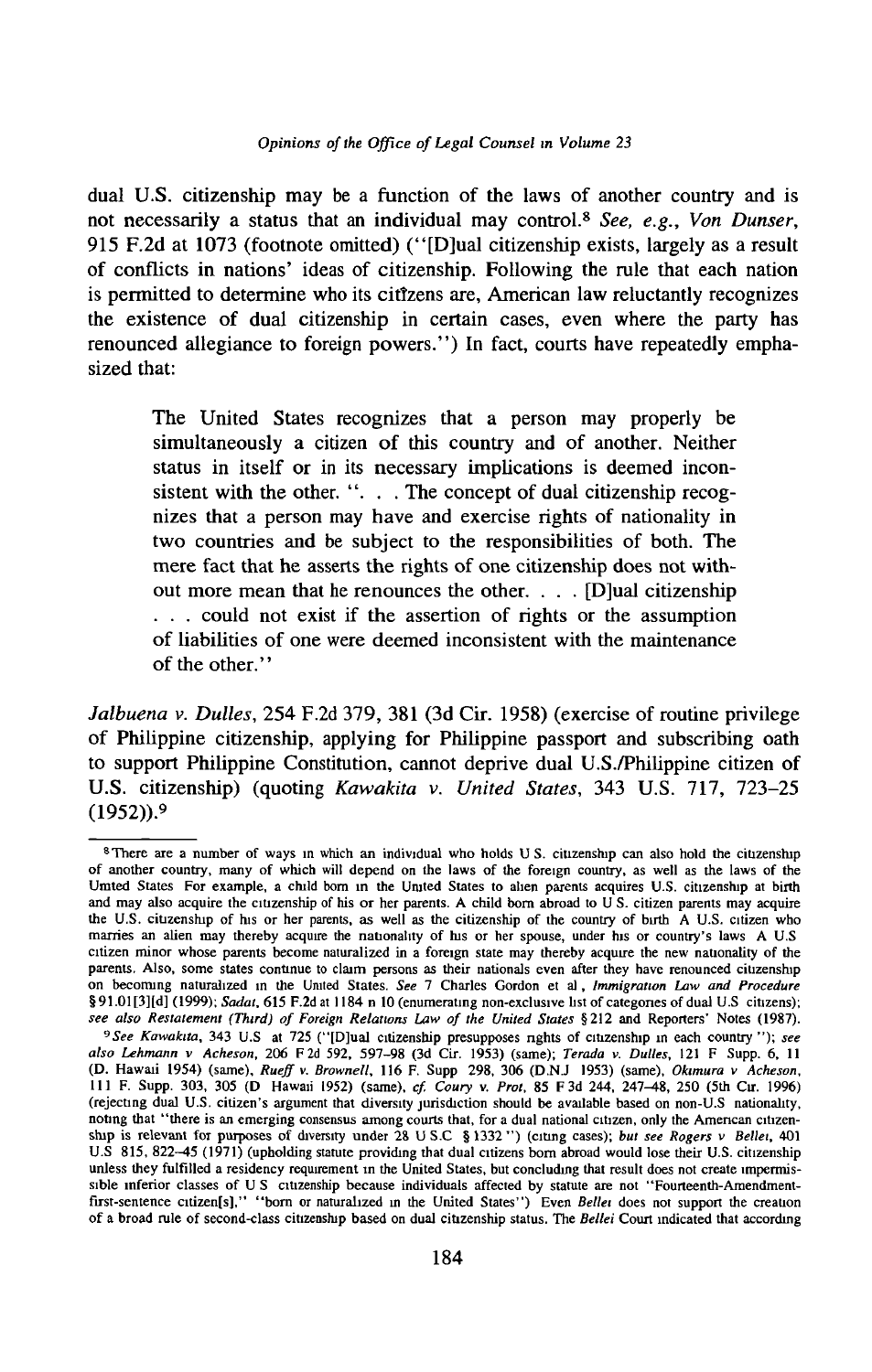*Eligibility of a Dual United States Citizen for a Paid Position with the Department of Justice* 

Without deciding whether Congress could place restrictions on the employment opportunities of dual U.S. citizens by virtue of their dual citizenship status, we would look for a much clearer statement before inferring that Congress had intended to create such "second class" citizenship based solely on dual citizenship status. We do not read the language in this appropriations provision to reach that result. We conclude that §606 does not create any burdens on the employability of dual U.S. citizens by the Department of Justice that do not exist for sole U.S. citizens. No inquiry regarding their " effective, dominant nationality" is necessary for purposes of establishing the dual U.S. citizen's eligibility for employment under that provision. Section 606, in a fairly straightforward manner, carves out an exception for U.S. citizens to the general bar on employment. Because dual U.S. citizens are U.S. citizens, they fall into the excepted category.

At the same time, in particular cases, the nature of individual applicants' ties to the U.S. or the strength of their links to their U.S. citizenship may be relevant when considering them for employment with the Department of Justice, particularly when questions of security or loyalty may arise. The manner in which an individual applicant has held or exercised his or her dual citizenship status — or a variation on the " effective, dominant nationality" test — may be most appropriately incorporated into the hiring process, for example, as one of the many factors to be considered in decisions to grant or withhold security clearances for employment.10

#### III

We conclude that § 606 does not bar the hiring of dual U.S. citizens by the Department of Justice. Although U.S. policy generally disfavors the holding of

different levels of favor to different types of U S. citizenship would be unacceptable — at least for those whose citizenship claim is " bottomed upon Fourteenth Amendment citizenship," 401 U S at 835, that is, who obtained U S. citizenship by birth or naturalization in the United States. According to the *Bellei* Court, for those who do not qualify as Fourteenth Amendment citizens— and whose citizenship claim is thus " wholly statutory," such as Mr. Bellei, *id.* at 833— Congress may place a statutory condition subsequent for the purpose of maintaining that citizenship *Id.* The *Bellei* Court thus rejected the dissent's criticism that its holding presented the danger of creating a class of " second class ciuzen[s] " *Bellei,* 401 U S at 835-36, *but see id* at 837-39 (Black, J. dissenting) (criticizing majority opinion for suggesting the existence of a "hierarchy of citizenship"). To the extent that a dual US. citizen may also be a Fourteenth Amendment citizen, under *Bellei* he or she would be entitled to be considered of the same class of citizens as sole U S citizens See also Afroyim v. Rusk, 387 U.S 253, 262 (1967) ("Once acquired,

<sup>. .</sup> Fourteenth Amendment citizenship was not to be shifted, canceled, or diluted at the will of the Federal Government, the States, or any other governmental unit.") Accepting the general proposition that dual U.S. citizens who are Fourteenth Amendment citizens are constitutionally protected from badges of second-class citizenship, we see no reason to read any further distinctions among different types of dual citizens into § 606.

<sup>10</sup>Such an approach would not be unprecedented. See, e g., 32 C.F.R. §§ 147 5, 154 1, 154.2, 154 6, 154 7, 154 16; 32 C.F.R Pt. 154, App. H (1998) (Department of Defense regulations governing grant of security clearances to employees, limiting grant of security clearances to U.S. citizens in the absence of specified compelling circumstances, and taking "exercise of dual citizenship," § 147 5(b)(1), into account as one of many factors in determining whether or not to grant clearance); *cf.* 10 C.F.R. §§ 710 2, 710 4, 710 8 (1998) (Department of Energy regulations governing grant of secunty clearances to employees, not listing dual citizenship as a formal criterion to be considered, but using " exercis [e of] rights of citizenship conferred by a country other than the United States," §7104(e), as an example of a circumstance raising a question concerning " an individual's national allegiance," *id*, and requiring<br>suspension of processing of application for clearance until questions of security risk are resolved)